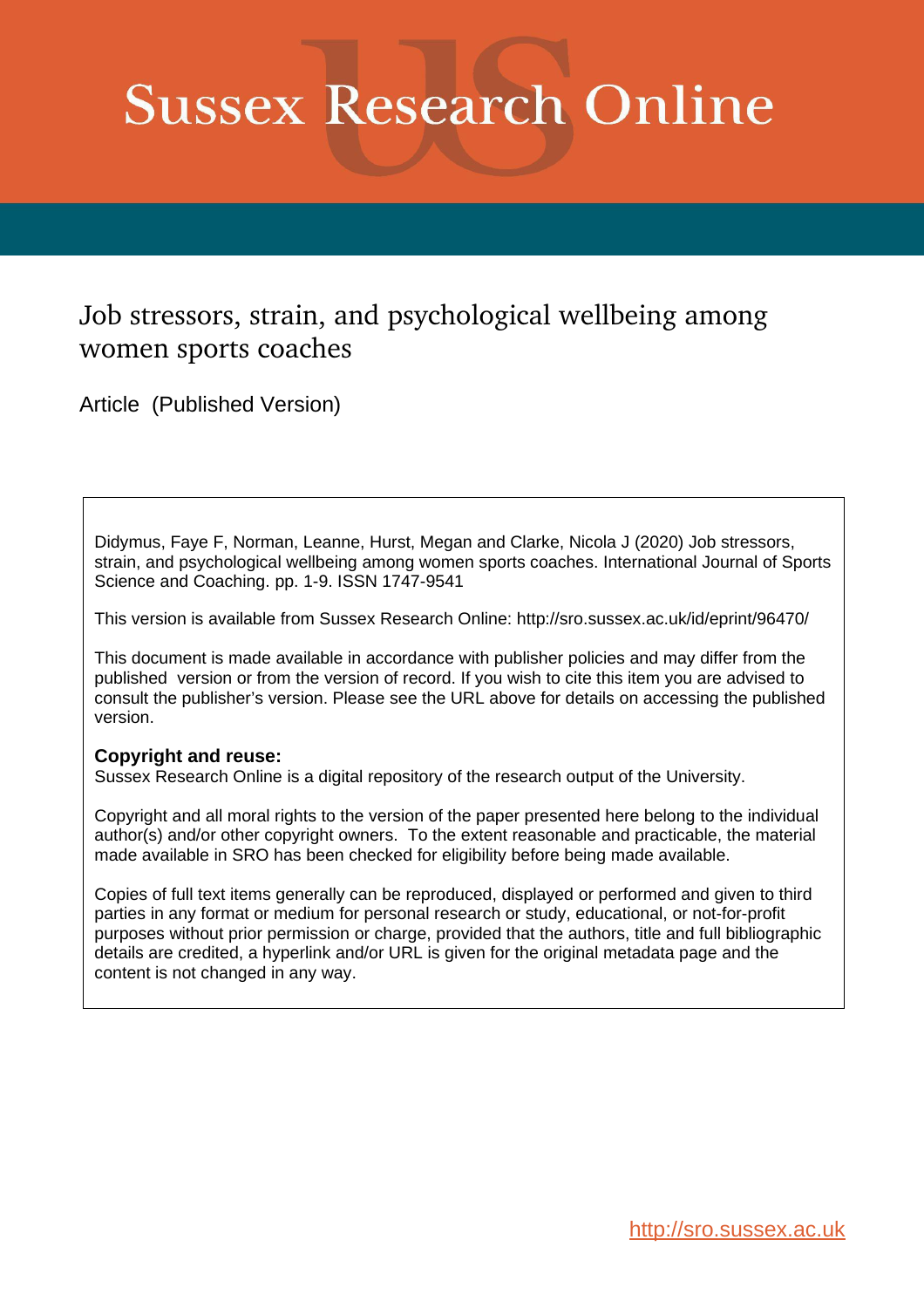

# Job stressors, strain, and psychological wellbeing among women sports coaches

Faye F Didymus<sup>I</sup> (D, Leanne Norman<sup>I</sup>, Megan Hurst<sup>2</sup> and Nicola | Clarke<sup>1</sup> ®

International Journal of Sports Science & Coaching  $0(0)$  1–9  $\circled{c}$  The Author(s) 2020

Article reuse guidelines: [sagepub.com/journals-permissions](http://uk.sagepub.com/en-gb/journals-permissions) [DOI: 10.1177/1747954120974345](http://dx.doi.org/10.1177/1747954120974345) <journals.sagepub.com/home/spo>

**SSAGE** 

#### Abstract

Despite a globally recognised need for inclusive diversity among sport workforces, women are underrepresented in the inherently stressful profession of sports coaching. This study aimed to work with women sports coaches to answer the following research questions: 1) What demographic and contract-related factors are associated with job stressors? 2) What associations exist between job stressors, strain, and psychological wellbeing (PWB) at work? Women coaches  $(n = 217)$  volunteered to complete the revised version of An Organizational Stress Screening Tool (ASSET). Path analyses identified several groups of coaches (head coaches, "other" coaches, disabled coaches) who experienced more job stressors related to their coaching work. They also highlighted the importance of workload stressors and their detrimental relationship with psychological and physical strain but positive relationship with sense of purpose (i.e., eudaimonic wellbeing). Collectively, these findings offer the first assessment of women coaches' job stressors, strain, and PWB, and offer insight to factors that may influence coaches' engagement with the profession. They also highlight intervention foci for national governing bodies that are seeking to protect the health and wellbeing of the women coaches within their workforce.

#### Keywords

Disability, diversity, ethnicity, national governing bodies, work-related stress

It is widely acknowledged that work-related stress has implications for individuals' psychological wellbeing (PWB). Stressors, which can be defined as environmental demands and are often encountered at work, are the starting point of stress interactions.<sup>1</sup> Strain can be considered an outcome of such interactions that is characterised by physical (e.g., headaches) and psychological (e.g., indecisiveness) health symptoms. $1-3$  In the current study, PWB is conceptualised as a construct that is distinct from but related to strain because it is more than simply an absence of psychological ill-health. PWB is seen here to include both hedonic (i.e., subjective feelings of happiness, positive affect) and eudaimonic (i.e., sense of purpose, meaning) components.<sup>2,4</sup>

Based on interactional perspectives of stress,<sup>5</sup> Cartwright and  $Cooper<sup>1</sup>$  proposed the ASSET model of work-related stress to understand relationships between job stressors, health, PWB, and job outcomes. This model proposes that job stressors directly influence health, PWB, and strain, and those who have used

the model in empirical research<sup>6</sup> have demonstrated that academic and non-academic higher education employees, for example, experience poorer PWB as a result of job stressors and that enhanced PWB is associated with greater physical wellbeing. The findings of other research in non-sport domains suggest that contract-related factors (e.g., perceived job insecurity) contribute to unfavourable health outcomes (e.g., anxiety, emotional exhaustion) for women in retail, $\frac{7}{1}$  that high demands at work are positively related to poor

Reviewers: Jenessa Banwell (University of Toronto, Canada) Paul McCarthy (Glasgow Caledonian University, UK)

<sup>1</sup> Carnegie School of Sport, Leeds Beckett University, Leeds, UK <sup>2</sup>School of Psychology, University of Sussex, Brighton, UK

#### Corresponding author:

Faye F Didymus, Carnegie School of Sport, Leeds Beckett University, Headingley Campus, Leeds LS6 3QS, UK. Email: [F.Didymus@leedsbeckett.ac.uk](mailto:F.Didymus@leedsbeckett.ac.uk)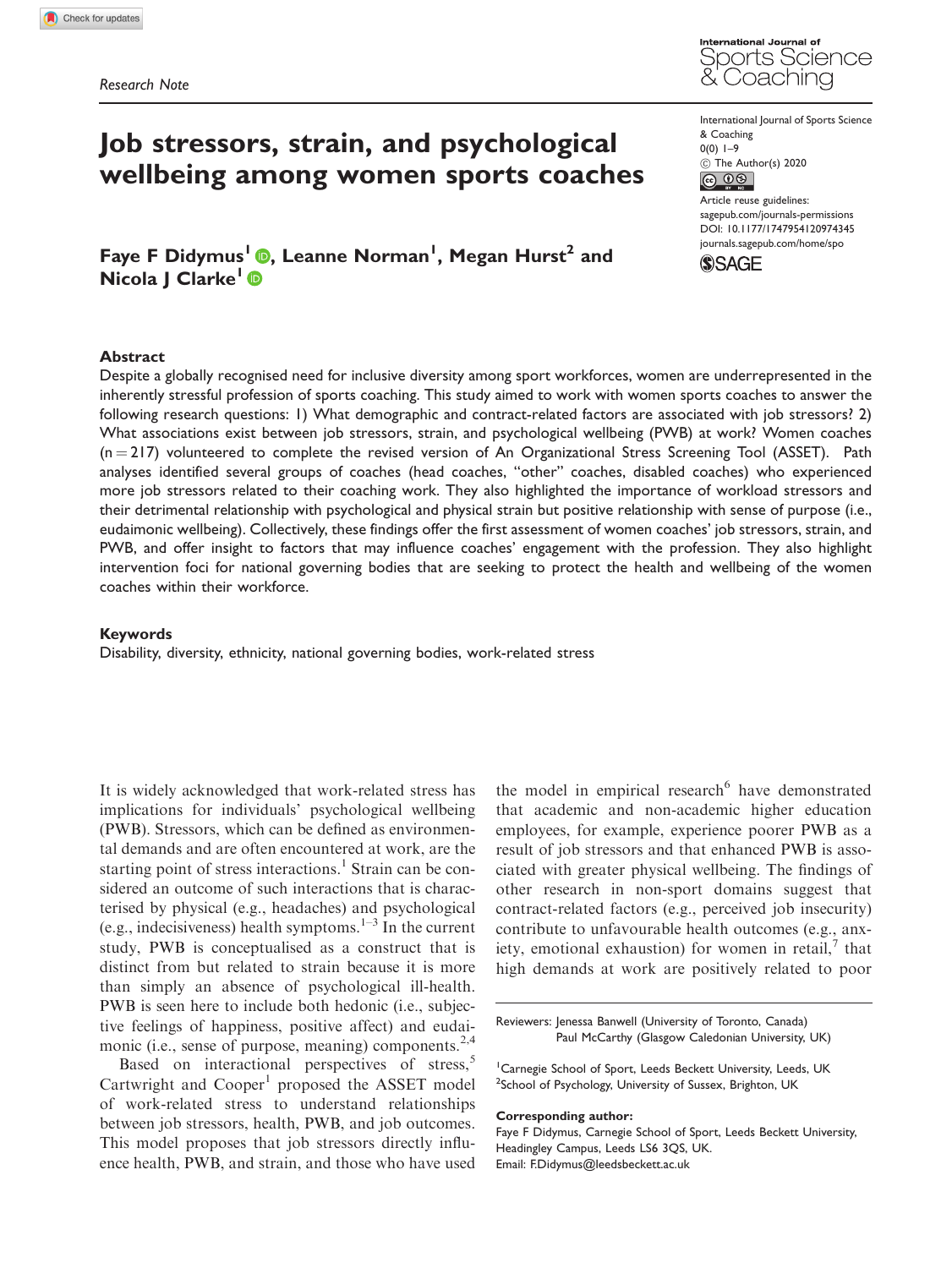general health for part-time but not full-time women workers in various labour markets,<sup>8</sup> and that roles and contractual status (i.e., part- versus full-time) influence EU-27 employees' experiences at work.<sup>9</sup>

Despite its importance for PWB and productivity at work, work-related stress has been afforded minimal academic attention in the context of sports coaching. This is surprising given the high labour turnover in the coaching profession, the often temporary and irregular nature of coaching work, and the plethora of stressors that coaches may experience.<sup>10,11</sup> Work-related stress may be particularly relevant to women coaches because these individuals can encounter unique stressors relating to work-family conflict; $12,13$  undervaluation, exclusion, and increased scrutiny;<sup>14</sup> and lack of job security.<sup>15</sup>

The impact of job stressors on women coaches' experiences of strain and PWB is yet to be explored. This is despite calls for research on women coaches' PWB,<sup>16</sup> and widespread sample biases in sport and coaching psychology that favour elite male coaches. This project was designed to address these voids by studying job stressors, physical and psychological strain, and PWB among women coaches in the United Kingdom (UK). Specifically, this study answered the following two research questions: 1) What demographic and contract-related factors are associated with job stressors among women sports coaches? 2) What associations exist between job stressors, strain, and PWB at work among women sports coaches? The findings will enhance understanding of women coaches' experiences at work and will offer insight to factors that could influence their engagement with the profession.

#### Method

#### **Participants**

The sample consisted of 217 coaches aged between 18 and 65+ years ( $M_{\text{age}} = 36.69$ ,  $SD = 11.99$ ) who had a range of coaching experience  $(0-2 - 20+)$  years;  $M_{\text{experience}} = 9.21$ ,  $SD = 6.36$ .<sup>a</sup> Coaches represented 45 different individual and team sports and many worked in more than one sport. They were employed on either a full-time  $(n = 71)$ , part-time  $(n = 114)$ , or temporary contract  $(n = 20)$  basis (12 coaches did not report their employment status). The sample consisted of 109 head coaches, 54 assistant coaches, 19 playercoaches, and 35 "other" coaches who occupied different roles (e.g., "school coach," "multiple coaching roles"). Most coaches  $(n = 118, 51.4\%)$  reported that they were contracted to work less than 16 hours per week  $(M_{\text{hours}} = 22.44, SD = 14.36).$ 

#### **Procedures**

Following approval from a University research ethics committee, details of this study were disseminated to women coaches working in the UK via National Governing Bodies (NGBs) and social media. This initial contact included full information relating to the nature and purpose of the study. Women coaches subsequently volunteered to take part and completed a multi-section online questionnaire that took approximately 30 minutes.

#### Questionnaire: the revised ASSET

Due to the focus of this study on coaches' job stressors, strain, and PWB at work, and the lack of a sport specific measure of such, the revised version of the ASSET was used.<sup>1,2</sup> The original ASSET has been validated in empirical literature<sup>17</sup> and has been shown to have good predictive validity.<sup>18</sup> The revised ASSET has the added benefit of measuring PWB in a way that more accurately reflects contemporary conceptualisations.<sup>19,20</sup>

Demographic and contract-related information. The first section of the revised ASSET was customised to collect demographic (e.g., age, disability) and contract-related information (e.g., coaching role, contractual status) relevant to the research questions. All of the demographic data were self-reported in absence of definitions for each response category. This means that the data reflect coaches' own perceptions of whether they were employed on a full- or part-time basis, for example, and whether they considered themselves to be a head or assistant coach. At the beginning of the questionnaire, coaches were asked to respond honestly to each of the questions.

Job stressors. The revised ASSET includes 37 items relating to six subscales of stressors that participants may experience at work (workload, control, work relationships, job security and change, resources and communication, job conditions). The commercial nature of the revised ASSET prevents disclosure of the full list of items. However, the workload subscale, for example, included items relating to work-life balance and overload while items in the job conditions subscale referred to performance monitoring, risk of physical violence, and working conditions. The six job stressor subscales are refined from, but very similar to, previous iterations of the  $ASSET<sup>1</sup>$  that have been validated in occupational stress research. $6,17,18$  Each item is measured on a sixpoint scale (strongly disagree to strongly agree); higher scores indicate more experiences related to that type of stressor.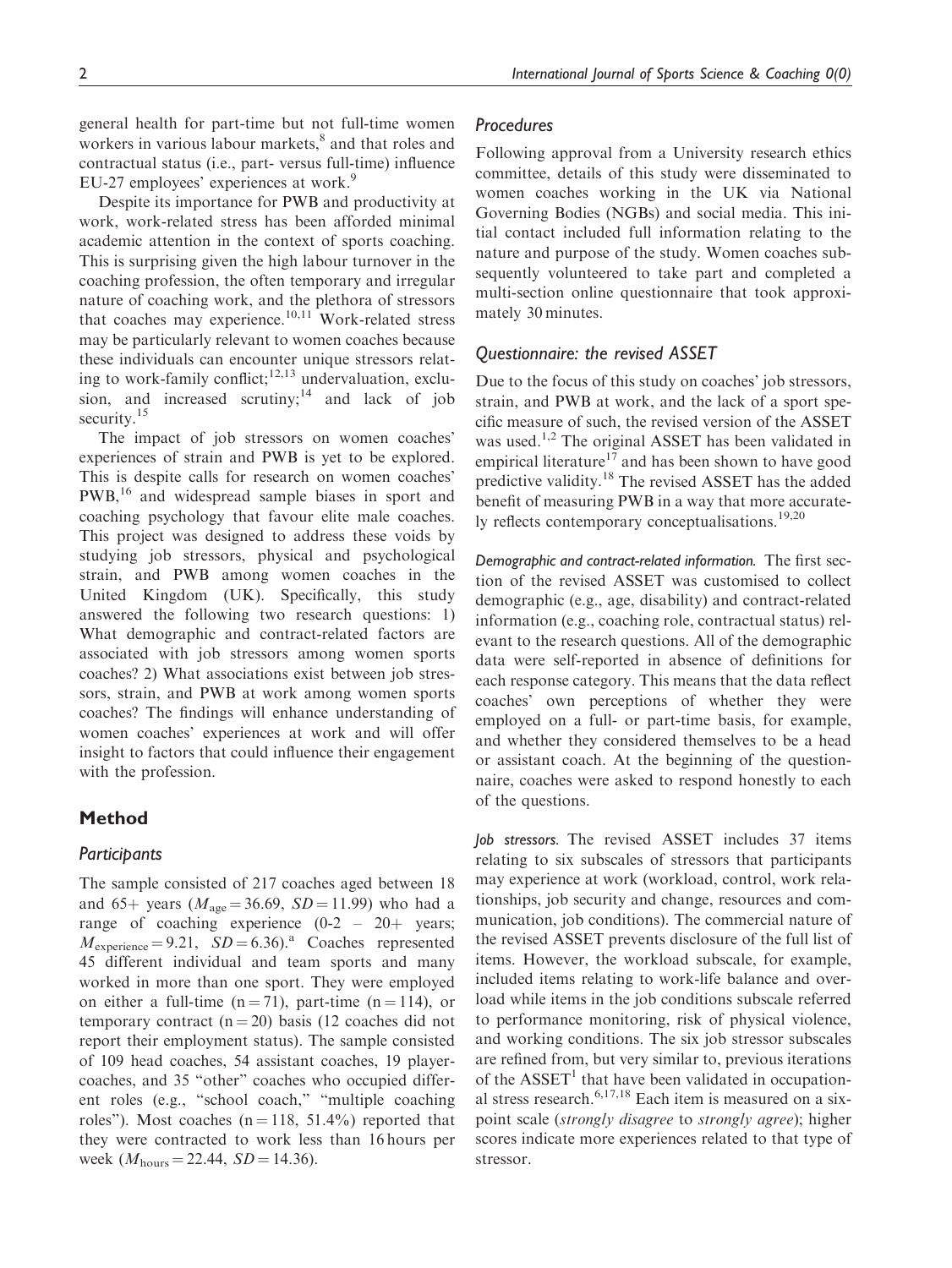Strain. This section of the revised ASSET asks participants about symptoms of physical and psychological strain and their frequency over a three-month period. Two subscales assess physical (e.g., headaches; six items) and psychological (e.g., difficulty making decisions; 11 items) symptoms of strain. Both subscales used a four-point scale (never to often); higher scores indicate greater levels of symptoms. These subscales appear in the original  $ASSET<sup>1</sup>$  and have typically been referred to as "physical health" and "PWB" in previous research.<sup>6</sup> The revised ASSET's relabelling of these subscales to physical and psychological strain is consistent with contemporary understanding of wellbeing<sup>20</sup> and with face validity of the items themselves.

Psychological wellbeing at work. This section of the revised ASSET measures coaches' experiences of positive affect (i.e., hedonic wellbeing) and sense of purpose (i.e., eudaimonic wellbeing). Seven adjective items (e.g., alert, inspired, happy) assessed positive affect at work over the last three months and were measured on a fivepoint scale (very slightly or not at all to very much). Four items related to sense of purpose (e.g., "My job goals and objectives are clear") were scored on a sixpoint scale (strongly disagree to strongly agree). Higher scores represent greater PWB at work. Conceptualising and measuring PWB as distinct from a lack of psychological symptoms of strain is supported by empirical literature and theory.<sup>19</sup>

#### Data analyses

Reliabilities of and correlations between revised ASSET subscales. Cronbach's  $\alpha$  was computed for each component of the revised ASSET (i.e., job stressors, strain, and PWB) to ensure that these were reliable in our sample of women sports coaches. We also examined zero-order correlations between these variables to ensure they functioned as intended and to confirm that there was sufficient differentiation between the PWB and strain subscales (i.e., no correlations above .9, which would indicate over 80% shared variance). High inter-correlations would indicate that these subscales were likely measuring the same underlying construct and thus offered no unique value. $21$ 

Associations between demographic factors, contract-related factors, and job stressors. To examine associations between demographic factors, contract-related factors, and job stressors, we constructed a simple path analysis model using MPlus (version  $7.4$ ).<sup>22</sup> We modelled demographic (i.e., age, disability, dependents, relationship status, ethnicity) and contract-related factors (i.e., coaching role [e.g., assistant coach], contractual status [i.e., full-time]) as simultaneous predictors of all job stressors; the error terms of the job stressor subscales were permitted to covary. Multicategorical predictors were dummy coded (see Table 2 for details of reference categories). Modelling the job stressors as dependent variables allowed the removal of their associations with one another from the analysis. In addition, modelling the demographic and contract-related factors as independent variables simultaneously allowed consideration of the unique contribution of each factor to women's experiences of job stressors, which is important given the likely overlap between different contractrelated variables (e.g., women who are head coaches are also more likely to be employed on a full-time basis). The model made no assumptions about the distribution of independent variables<sup>22</sup> and was estimated using full information maximum likelihood estimation with bootstrapped standard errors to account for missing data<sup>b</sup> and for potentially non-normal data on the dependent variables.<sup>21,23</sup> Bootstrapped 95% confidence intervals were used to determine whether relationships in the model were significant.

Associations between job stressors, strain, and psychological wellbeing. We ran a second path model to assess relationships between job stressors, strain, and PWB. Job stressors were modelled as simultaneous predictors of the four strain and PWB outcomes: psychological strain, physical strain, positive affect, and sense of purpose. The error terms of these dependent variables were permitted to covary. Demographic and contractual variables were included as covariates because many of these factors (e.g., marital status) have been shown to predict wellbeing.<sup>4</sup> This model therefore identifies the unique associations between job stressors, strain, and PWB over and above shared associations with demographic and contractual factors.

#### Results

#### Reliabilities of and correlations between revised ASSET subscales

Reliabilities (Cronbach's  $\alpha$ ) and zero-order correlations and are shown in Table 1. With the exception of job conditions ( $\alpha = .50$ ), each subscale showed good reliability ( $\alpha$  > .70). Low reliability indicates that the items within that subscale do not represent a single construct and, thus, that treating them as such in the analyses is inappropriate.<sup>24</sup> The items relating to job conditions do not, therefore, feature in our subsequent analyses. This subscale has also shown weaker reliability than the other stressor subscales in previous research.<sup>6</sup> Correlations between the job stressor subscales were typically moderate ( $rs = .42-.57$ ), justifying the simultaneous assessment of them in the following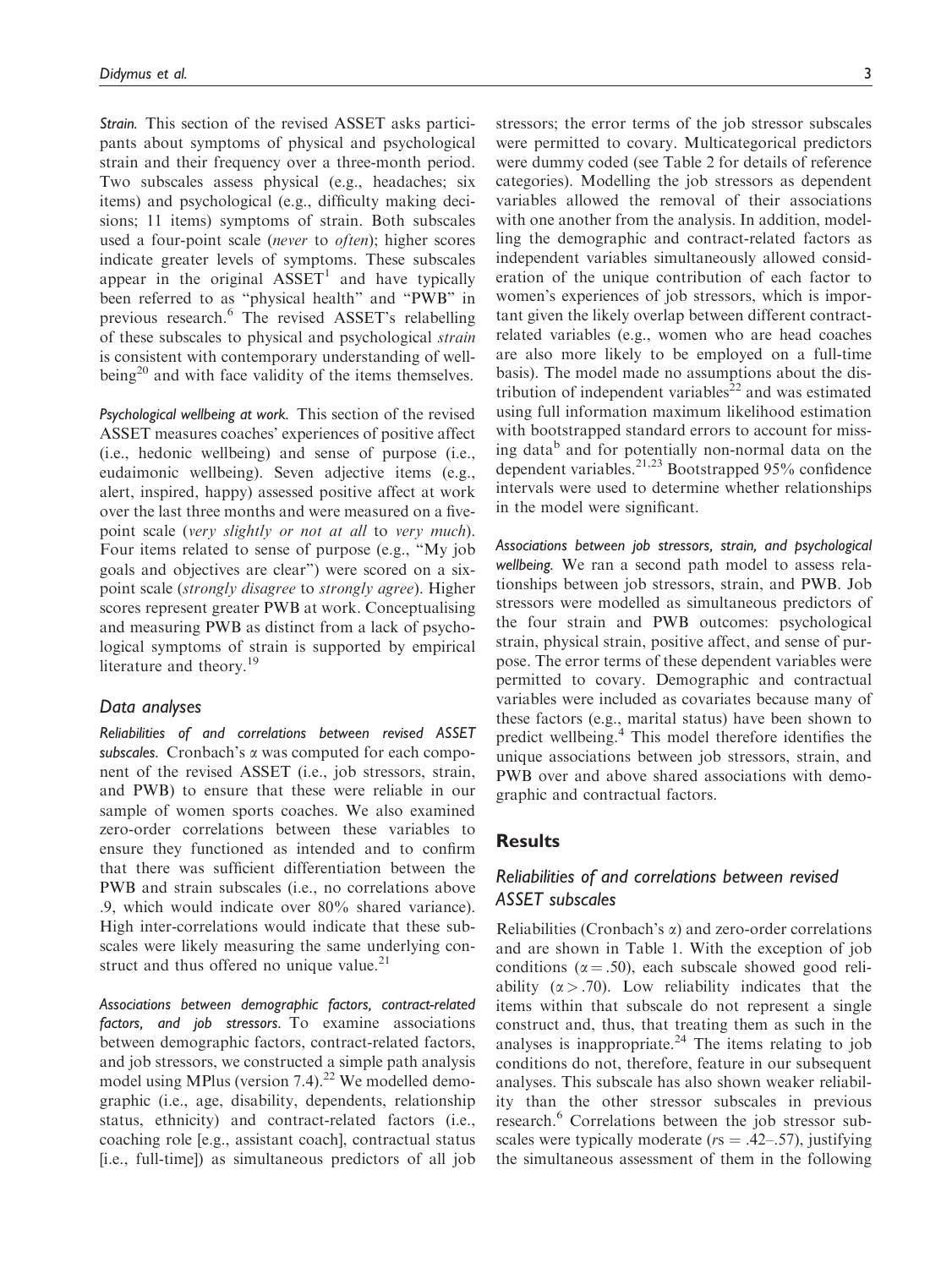|                                 | $\alpha$ |                    |                   | 3         | 4         | 5        | 6        |           | 8       |
|---------------------------------|----------|--------------------|-------------------|-----------|-----------|----------|----------|-----------|---------|
| I. Stressor: Workload           | .83      |                    |                   |           |           |          |          |           |         |
| 2. Stressor: Control            | .85      | .50**              |                   |           |           |          |          |           |         |
| 3. Stressor: Resources & Comms  | .79      | $.42**$            | $.81**$           |           |           |          |          |           |         |
| 4. Stressor: Work Relationships | .86      | $.54***$           | .76 <sup>**</sup> | .77**     |           |          |          |           |         |
| 5. Stressor: Job Security       | .75      | $.53**$            | $.57**$           | .56**     | .57**     |          |          |           |         |
| 6. Physical strain              | .72      | .46 <sup>**</sup>  | .30**             | .28 **    | .28 **    | $31**$   |          |           |         |
| 7. Psychological strain         | .92      | .48 <sup>*</sup> * | $.35***$          | $31**$    | .39 **    | .39**    | $.65***$ |           |         |
| 8. Positive affect              | .90      | $-.19**$           | $-.36***$         | $-.34***$ | $-.36***$ | $-.29**$ | $-21**$  | $-.36***$ |         |
| 9. Sense of purpose             | .88      | $-.01$             | $-.37**$          | $-.34***$ | $-.29**$  | $-.12$   | .03      | $-.16*$   | $.51**$ |

Table 1. Zero-order correlation matrix plus reliabilities for stressors, strain, and wellbeing.

Note.  $N = 217$ .

 $*$ p < .05.  $*$  $p$  < .01.

analyses. Exceptions to this moderate association were the stronger correlations between three subscales: resources and communication, control, and work relationships ( $rs = .76-.81$ ).

Among the strain and PWB subscales, physical and psychological strain were more strongly correlated with one another  $(r = .65)$  than with the PWB subscales. The same was true for positive affect and sense of purpose  $(r = .51)$ . Psychological strain was modestly to moderately correlated with the two PWB subscales (positive affect  $r = -.36$ ; sense of purpose  $r = -.16$ ), indicating that these are indeed related but distinct constructs that should be treated as such in subsequent analyses.

### Associations between demographic factors, contractrelated factors, and job stressors

Standardised estimates and 95% bias-corrected confidence intervals can be seen for all paths in Table 2. Head coaches and "other" coaches experienced more stressors related to workload than assistant coaches. Disabled coaches  $(n = 16)$  experienced more stressors related to control, resources and communication, and work relationships. "Other" coaches experienced more stressors relating to job security when compared to the reference category of assistant coach. Demographic and contract-related factors explained between 6.6% and 10.6% of the variance in the job stressor subscales; these factors explained a significant portion of variance for workload (10.3%) and job security stressors  $(10.6\%)$ .

## Associations between job stressors, strain, and psychological wellbeing

Standardised estimates and 95% bias-corrected confidence intervals can be seen for all paths in Table 3. Workload stressors were positively associated with physical and psychological strain; women who reported more workload stressors also reported greater strain. However, being a head or "other" coach (versus an assistant coach) was associated with less psychological strain. None of the demographic, contractual, or stressor variables were associated with positive affect at work. Workload stressors were positively associated with sense of purpose at work; women who experienced more workload stressors also reported greater sense of purpose. Being a player coach (versus an assistant coach) was also associated with greater sense of purpose.

#### Discussion and conclusion

The findings of this project offer enhanced understanding of the demographic and contract-related factors that are associated with job stressors among women sports coaches, and of the associations between job stressors, strain, and PWB at work. Head coaches, "other" coaches, and disabled coaches experienced more job stressors than assistant coaches. This highlights the influential role of contract-related factors on coaches' experiences at work and suggests a need for NGBs to tailor stress management interventions for subgroups of their workforces. NGBs could, for example, focus on cognitive-behavioural based stress management interventions (e.g., cognitive restructuring<sup>25</sup>) with head coaches, "other" coaches, and disabled coaches to enhance PWB and on psychoeducational activities with assistant coaches to maintain PWB. Workload stressors seem particularly important from the findings presented here, both in terms of the volume of these stressors experienced by coaches and their impact on strain and PWB. Collectively, the findings illuminate some of the factors (e.g., stressors, degrees of physical and psychological strain) that could influence women coaches' engagement with, and dropout from, the coaching profession.

One noteworthy finding is that disabled coaches were more likely to experience stressors relating to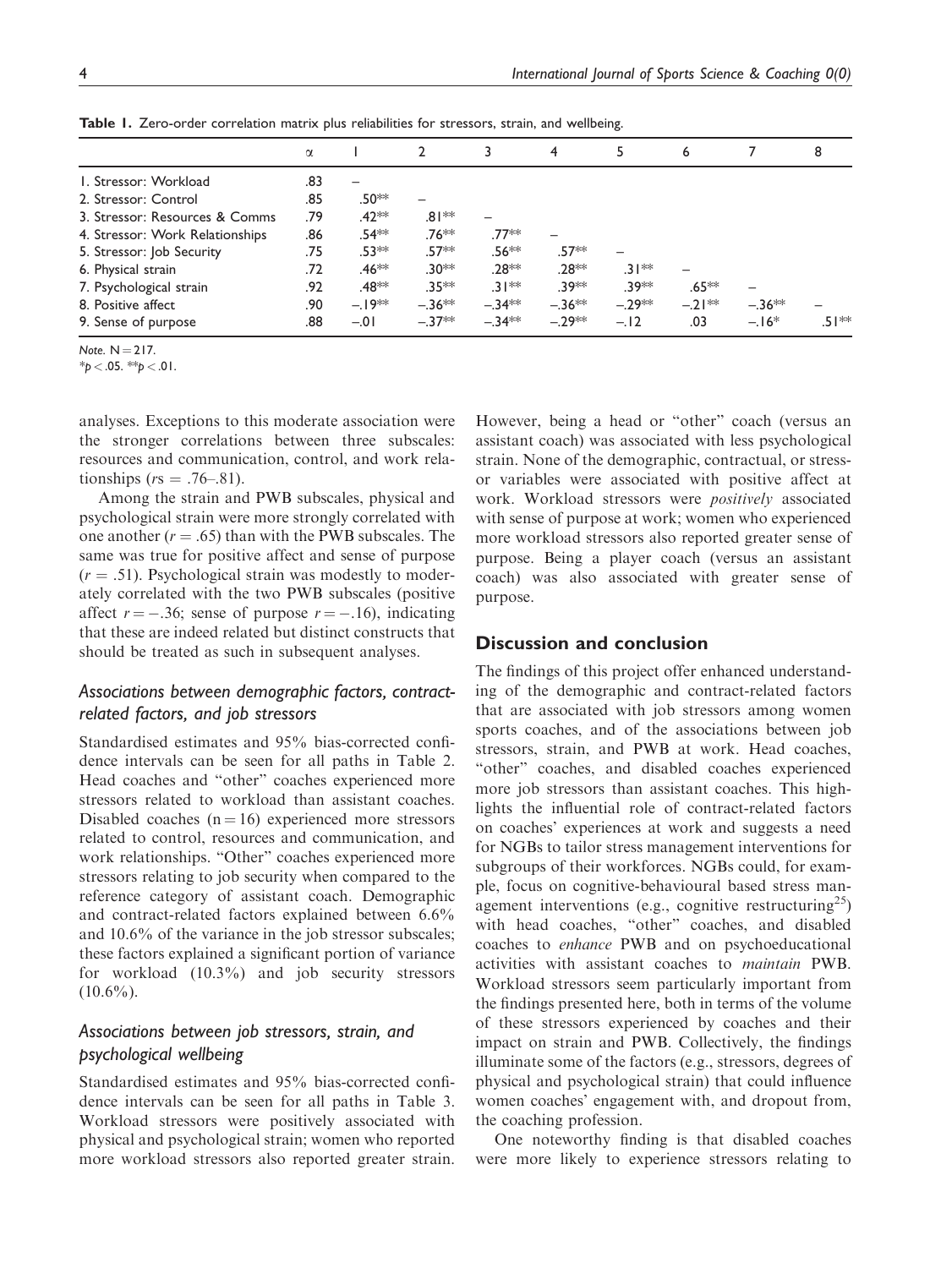|                                                                                                                                                                                                                                                  |                  | Work-related stressors: Dependent variables |                  |                               |                          |                                                             |                                                                                                                                                |                   |             |                                              |                    |                                          |                                                                                                                                                                                                     |           |                         |
|--------------------------------------------------------------------------------------------------------------------------------------------------------------------------------------------------------------------------------------------------|------------------|---------------------------------------------|------------------|-------------------------------|--------------------------|-------------------------------------------------------------|------------------------------------------------------------------------------------------------------------------------------------------------|-------------------|-------------|----------------------------------------------|--------------------|------------------------------------------|-----------------------------------------------------------------------------------------------------------------------------------------------------------------------------------------------------|-----------|-------------------------|
|                                                                                                                                                                                                                                                  | Workload         |                                             |                  | Control                       |                          |                                                             |                                                                                                                                                | Resources & Comms |             |                                              | Work Relationships |                                          | ob Security                                                                                                                                                                                         |           |                         |
|                                                                                                                                                                                                                                                  |                  | 95% bc Cl                                   |                  |                               | 95% bc Cl                |                                                             |                                                                                                                                                | 95% bc CI         |             |                                              | 95% bc             | Ū                                        |                                                                                                                                                                                                     | 95% bc Cl |                         |
|                                                                                                                                                                                                                                                  | ∞                | $\mathbf{a}$                                | S                | ≏                             | <u>ය</u>                 | පී                                                          | ≏                                                                                                                                              | ۹٦                | B           | ≏                                            | ධ                  | B                                        | $\circ$                                                                                                                                                                                             | ॶ         | 9                       |
| Predictor                                                                                                                                                                                                                                        |                  |                                             |                  |                               |                          |                                                             |                                                                                                                                                |                   |             |                                              |                    |                                          |                                                                                                                                                                                                     |           |                         |
| Ethnicity: White Non-British <sup>a</sup>                                                                                                                                                                                                        |                  |                                             |                  |                               |                          |                                                             |                                                                                                                                                |                   |             |                                              |                    | $\supseteq$                              |                                                                                                                                                                                                     |           |                         |
| Ethnicity: Non-white Minority <sup>a</sup>                                                                                                                                                                                                       | इं               |                                             |                  |                               |                          |                                                             |                                                                                                                                                |                   |             |                                              |                    | $\frac{15}{6}$                           |                                                                                                                                                                                                     |           |                         |
| Relationship status: Married <sup>b</sup>                                                                                                                                                                                                        |                  |                                             |                  |                               |                          |                                                             |                                                                                                                                                |                   |             |                                              |                    |                                          |                                                                                                                                                                                                     |           |                         |
| Dependents Under 18                                                                                                                                                                                                                              |                  | $-08$                                       | $-2.329$ $-2.89$ |                               |                          |                                                             |                                                                                                                                                |                   |             |                                              |                    |                                          |                                                                                                                                                                                                     |           |                         |
| Disability                                                                                                                                                                                                                                       |                  | $\frac{15}{1}$                              |                  |                               |                          |                                                             |                                                                                                                                                |                   |             |                                              |                    |                                          |                                                                                                                                                                                                     |           |                         |
| Age (over 35)                                                                                                                                                                                                                                    | S.               | $-08$                                       |                  |                               |                          |                                                             |                                                                                                                                                |                   |             |                                              |                    |                                          |                                                                                                                                                                                                     |           |                         |
| Coaching role: Head coach <sup>c</sup>                                                                                                                                                                                                           | $2^*$            | న                                           |                  |                               |                          |                                                             |                                                                                                                                                |                   |             |                                              |                    |                                          |                                                                                                                                                                                                     |           |                         |
| Coaching role: Player coach <sup>c</sup>                                                                                                                                                                                                         |                  |                                             | $-5.75822$       | ៜៜៜឨ៓ៜ៓ឨឨឨឨឨឨ<br>ៜ៓ឨឨ៓ឨឨឨឨឨឨឨ | 19744922420272<br> -<br> | 12 12 12 12 12 12 12 12 12 13 12 12 13 12 12 13 14 15 16 17 | $889950$ $-1299$                                                                                                                               |                   | 25.87898887 | $5.8337$ $-1.829$ $-2.833$ $-1.933$ $-1.933$ |                    | razione e                                | $\frac{1}{2}$ $\frac{1}{6}$ $\frac{1}{6}$ $\frac{1}{6}$ $\frac{1}{6}$ $\frac{1}{6}$ $\frac{1}{6}$ $\frac{1}{6}$ $\frac{1}{6}$ $\frac{1}{6}$ $\frac{1}{6}$ $\frac{1}{6}$ $\frac{1}{6}$ $\frac{1}{6}$ |           | いひみ リアワックきゅう            |
| Coaching role: Other <sup>c</sup>                                                                                                                                                                                                                | $\sum_{i=1}^{n}$ |                                             |                  |                               |                          |                                                             |                                                                                                                                                |                   |             |                                              | $-18$              |                                          |                                                                                                                                                                                                     |           |                         |
| Contractual status: Full-time <sup>d</sup>                                                                                                                                                                                                       |                  | ອີ                                          |                  |                               |                          |                                                             |                                                                                                                                                |                   |             |                                              |                    |                                          |                                                                                                                                                                                                     |           |                         |
| Contractual status: Temporary <sup>d</sup>                                                                                                                                                                                                       |                  |                                             |                  |                               |                          |                                                             |                                                                                                                                                |                   |             |                                              | $-12$              | $\frac{\infty}{\cdot}$ $\frac{1}{\cdot}$ |                                                                                                                                                                                                     |           |                         |
| Education (degree-level)                                                                                                                                                                                                                         | S                |                                             |                  |                               |                          |                                                             |                                                                                                                                                | $\frac{8}{1}$     | $\tilde{=}$ |                                              | $\overline{a}$     |                                          | $-0.0$                                                                                                                                                                                              |           | $\overline{\mathbf{c}}$ |
| R Square                                                                                                                                                                                                                                         | $.103*$          |                                             |                  |                               |                          |                                                             |                                                                                                                                                |                   |             |                                              |                    |                                          | $-106$                                                                                                                                                                                              |           |                         |
| separated, widowed; married includes married and co-habiting with partner). Reference category: Assistant coach. 'Reference category: Part-time. *p < 05, as judged by 95% bc<br>Note. All figures are from the same path analysis model. 95% bc |                  |                                             |                  |                               |                          |                                                             | CI: 95% bias-corrected confidence interval. "Reference category: White British. "Reference category: Single (single includes single, divorced, |                   |             |                                              |                    |                                          | ರ                                                                                                                                                                                                   |           |                         |

Table 2. Relationships of demographic and contract-related factors to work-related stressors. Table 2. Relationships of demographic and contract-related factors to work-related stressors.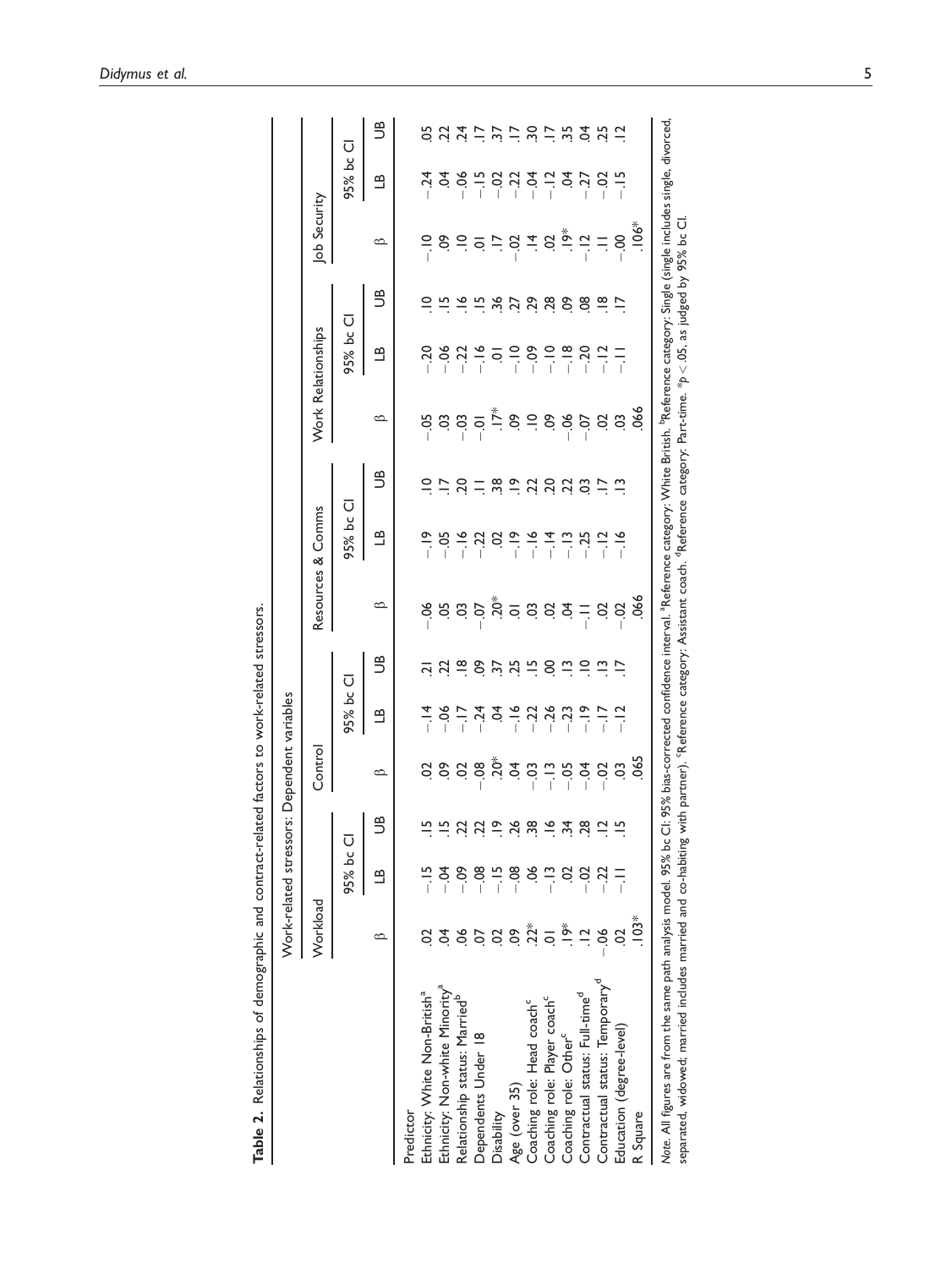|                                                                                                                                                                                                                                                                                  |                      | Wellbeing and strain: | Dependent variables                         |                                                                                                                                                                                                                                                                                                                     |                                                         |                         |                                                                                                                                                                                                                                                                               |                |                        |                                                                                                                                                                                                                                                                                                                                                                                                                                                                                                                                                         |                          |                                               |
|----------------------------------------------------------------------------------------------------------------------------------------------------------------------------------------------------------------------------------------------------------------------------------|----------------------|-----------------------|---------------------------------------------|---------------------------------------------------------------------------------------------------------------------------------------------------------------------------------------------------------------------------------------------------------------------------------------------------------------------|---------------------------------------------------------|-------------------------|-------------------------------------------------------------------------------------------------------------------------------------------------------------------------------------------------------------------------------------------------------------------------------|----------------|------------------------|---------------------------------------------------------------------------------------------------------------------------------------------------------------------------------------------------------------------------------------------------------------------------------------------------------------------------------------------------------------------------------------------------------------------------------------------------------------------------------------------------------------------------------------------------------|--------------------------|-----------------------------------------------|
|                                                                                                                                                                                                                                                                                  | Psychological Strain |                       |                                             | Physical Strain                                                                                                                                                                                                                                                                                                     |                                                         |                         | Positive Affect                                                                                                                                                                                                                                                               |                |                        | Sense of Purpose                                                                                                                                                                                                                                                                                                                                                                                                                                                                                                                                        |                          |                                               |
|                                                                                                                                                                                                                                                                                  |                      | ū<br>ںِ<br>95% b      |                                             |                                                                                                                                                                                                                                                                                                                     | 95% bc                                                  | Ū                       |                                                                                                                                                                                                                                                                               | 95% bc         | ū                      |                                                                                                                                                                                                                                                                                                                                                                                                                                                                                                                                                         | 95% bc                   | ū                                             |
|                                                                                                                                                                                                                                                                                  | $\circ$              | பீ                    | Э                                           | $\circ$                                                                                                                                                                                                                                                                                                             | <u>ය</u>                                                | Э                       | ≏                                                                                                                                                                                                                                                                             | <u>ය</u>       | Э                      | $\circ$                                                                                                                                                                                                                                                                                                                                                                                                                                                                                                                                                 | ධ                        | Э                                             |
| Workload                                                                                                                                                                                                                                                                         | 36*                  |                       | S3                                          |                                                                                                                                                                                                                                                                                                                     |                                                         | 56                      | ප                                                                                                                                                                                                                                                                             | $rac{6}{1}$    | $\overline{24}$        |                                                                                                                                                                                                                                                                                                                                                                                                                                                                                                                                                         | S                        | $\overline{4}$                                |
| Control                                                                                                                                                                                                                                                                          | S                    |                       | ಇ                                           | $\frac{2}{3}$ $\frac{1}{3}$ $\frac{1}{6}$ $\frac{1}{6}$ $\frac{1}{6}$ $\frac{1}{6}$ $\frac{1}{6}$ $\frac{1}{6}$ $\frac{1}{6}$ $\frac{1}{6}$ $\frac{1}{6}$ $\frac{1}{6}$ $\frac{1}{6}$ $\frac{1}{6}$ $\frac{1}{6}$ $\frac{1}{6}$ $\frac{1}{6}$ $\frac{1}{6}$ $\frac{1}{6}$ $\frac{1}{6}$ $\frac{1}{6}$ $\frac{1}{6}$ | يٰ بن                                                   | 23                      |                                                                                                                                                                                                                                                                               | $-46$          | $\subseteq$            | $\stackrel{*}{\mathcal{L}}\stackrel{\star}{\mathcal{L}}\stackrel{\star}{\mathcal{L}}\stackrel{\star}{\mathcal{L}}\stackrel{\star}{\mathcal{L}}\stackrel{\star}{\mathcal{L}}\stackrel{\star}{\mathcal{L}}\stackrel{\star}{\mathcal{L}}\stackrel{\star}{\mathcal{L}}\stackrel{\star}{\mathcal{L}}\stackrel{\star}{\mathcal{L}}\stackrel{\star}{\mathcal{L}}\stackrel{\star}{\mathcal{L}}\stackrel{\star}{\mathcal{L}}\stackrel{\star}{\mathcal{L}}\stackrel{\star}{\mathcal{L}}\stackrel{\star}{\mathcal{L}}\stackrel{\star}{\mathcal{L}}\stackrel{\star$ | $\overline{5}$           | CS                                            |
| Resources and Comms                                                                                                                                                                                                                                                              |                      | $-39$                 |                                             |                                                                                                                                                                                                                                                                                                                     | $rac{5}{1}$                                             | 38                      | $\frac{8}{1}$ , $\frac{8}{1}$ , $\frac{1}{2}$ , $\frac{4}{5}$ , $\frac{8}{1}$ , $\frac{1}{2}$ , $\frac{8}{1}$ , $\frac{1}{2}$ , $\frac{8}{1}$ , $\frac{1}{2}$ , $\frac{8}{1}$ , $\frac{1}{2}$ , $\frac{1}{2}$ , $\frac{1}{2}$ , $\frac{1}{2}$ , $\frac{1}{2}$ , $\frac{1}{2}$ | $-29$          | $\frac{3}{4}$          |                                                                                                                                                                                                                                                                                                                                                                                                                                                                                                                                                         | $-43$                    | 8Ó                                            |
| Work Relationships                                                                                                                                                                                                                                                               |                      | $-5$                  | 42                                          |                                                                                                                                                                                                                                                                                                                     | $-0.28$                                                 | $\tilde{=}$             |                                                                                                                                                                                                                                                                               | $-49$          | 50                     |                                                                                                                                                                                                                                                                                                                                                                                                                                                                                                                                                         | $-36$                    |                                               |
| Job Security                                                                                                                                                                                                                                                                     |                      | $\overline{Q}$        | 35                                          |                                                                                                                                                                                                                                                                                                                     | $-0.7$                                                  | $\overline{30}$         |                                                                                                                                                                                                                                                                               | $-34$          | 5                      |                                                                                                                                                                                                                                                                                                                                                                                                                                                                                                                                                         | $-15$                    | $\frac{15}{2}$ $\frac{23}{2}$                 |
| Ethnicity: White Non-British <sup>a</sup>                                                                                                                                                                                                                                        |                      | Ę                     | န္ပ                                         |                                                                                                                                                                                                                                                                                                                     | 두                                                       | $\supseteq$             |                                                                                                                                                                                                                                                                               | $-0.08$        | $\frac{\infty}{\cdot}$ |                                                                                                                                                                                                                                                                                                                                                                                                                                                                                                                                                         | $-24$                    | $\overline{0}$                                |
| Ethnicity: Non-white Minority <sup>a</sup>                                                                                                                                                                                                                                       |                      | $-12$                 | Ξ                                           |                                                                                                                                                                                                                                                                                                                     |                                                         | $\frac{\infty}{\infty}$ |                                                                                                                                                                                                                                                                               | $-13$          | $\Xi$                  |                                                                                                                                                                                                                                                                                                                                                                                                                                                                                                                                                         | $-14$                    | 8Ó                                            |
| Relationship status: Married <sup>b</sup>                                                                                                                                                                                                                                        |                      | $-14$                 |                                             |                                                                                                                                                                                                                                                                                                                     | $\frac{1}{2}$ $\frac{1}{2}$ $\frac{1}{2}$ $\frac{1}{2}$ | 20                      |                                                                                                                                                                                                                                                                               | $-25$          | 8O                     |                                                                                                                                                                                                                                                                                                                                                                                                                                                                                                                                                         | Ę                        |                                               |
| Dependents Under 18                                                                                                                                                                                                                                                              |                      | $-0.08$               | $\stackrel{\infty}{\overline{\phantom{0}}}$ |                                                                                                                                                                                                                                                                                                                     |                                                         | 프                       |                                                                                                                                                                                                                                                                               | $-08$          | $\overline{24}$        |                                                                                                                                                                                                                                                                                                                                                                                                                                                                                                                                                         | $\frac{4}{1}$            | $\frac{\infty}{\cdot}$ $\frac{\infty}{\cdot}$ |
| Disability                                                                                                                                                                                                                                                                       |                      | Ę                     | 3.                                          |                                                                                                                                                                                                                                                                                                                     | $-10$<br>$-5$<br>$-1$<br>$-1$                           | $\overline{24}$         |                                                                                                                                                                                                                                                                               | $\overline{2}$ | $\frac{1}{2}$          |                                                                                                                                                                                                                                                                                                                                                                                                                                                                                                                                                         | $-0.9$                   | $rac{8}{10}$ $rac{1}{2}$                      |
| Age (over 35)                                                                                                                                                                                                                                                                    | $\frac{8}{2}$        | $-0.7$                | S                                           |                                                                                                                                                                                                                                                                                                                     |                                                         | 23                      |                                                                                                                                                                                                                                                                               | $\frac{1}{2}$  | 25                     |                                                                                                                                                                                                                                                                                                                                                                                                                                                                                                                                                         | $\frac{1}{\overline{1}}$ |                                               |
| Coaching role: Head coach <sup>c</sup>                                                                                                                                                                                                                                           | $\sum_{i=1}^{k}$     | $-34$                 | $\overline{Q}$                              |                                                                                                                                                                                                                                                                                                                     |                                                         | $\infty$                |                                                                                                                                                                                                                                                                               | $-08$          |                        |                                                                                                                                                                                                                                                                                                                                                                                                                                                                                                                                                         | $-12$                    |                                               |
| Coaching role: Player coach <sup>c</sup>                                                                                                                                                                                                                                         | S                    | $-14$                 | $\tilde{\Xi}$                               |                                                                                                                                                                                                                                                                                                                     | $=$ $\frac{5}{1}$ $\frac{3}{1}$ $\frac{3}{1}$           | $\Xi$                   |                                                                                                                                                                                                                                                                               | $-12$          | $\overline{c}$         |                                                                                                                                                                                                                                                                                                                                                                                                                                                                                                                                                         | S.                       | ನೆ ಸ                                          |
| Coaching role: Other <sup>c</sup>                                                                                                                                                                                                                                                | $\frac{8}{1}$        | $-35$                 | $-0.02$                                     |                                                                                                                                                                                                                                                                                                                     |                                                         | \$                      |                                                                                                                                                                                                                                                                               | $-24$          | $\tilde{=}$            |                                                                                                                                                                                                                                                                                                                                                                                                                                                                                                                                                         | $-0$                     | 27                                            |
| Contractual status: Full-time <sup>d</sup>                                                                                                                                                                                                                                       | S                    | $-12$                 | $\tilde{\Xi}$                               |                                                                                                                                                                                                                                                                                                                     |                                                         | 22                      |                                                                                                                                                                                                                                                                               | $-20$          | $\supseteq$            |                                                                                                                                                                                                                                                                                                                                                                                                                                                                                                                                                         | $\overline{Q}$           | 27                                            |
| Contractual status: Temporary <sup>o</sup>                                                                                                                                                                                                                                       | $\overline{Q}$       | $-13$                 | $\vec{a}$                                   |                                                                                                                                                                                                                                                                                                                     | $-08$                                                   | $\tilde{=}$             |                                                                                                                                                                                                                                                                               | $-12$          | 20                     |                                                                                                                                                                                                                                                                                                                                                                                                                                                                                                                                                         | $-0.2$                   | 29                                            |
| Education (degree-level)                                                                                                                                                                                                                                                         | 5O                   | $-08$                 |                                             | $06 \times 5^*$                                                                                                                                                                                                                                                                                                     | $-0$                                                    | $\tilde{=}$             | S                                                                                                                                                                                                                                                                             | $-12$          | $\frac{\infty}{\cdot}$ | $=$ $\frac{4}{5}$                                                                                                                                                                                                                                                                                                                                                                                                                                                                                                                                       | $-03$                    | 25                                            |
| R Square                                                                                                                                                                                                                                                                         | $\frac{319*}{5}$     |                       |                                             |                                                                                                                                                                                                                                                                                                                     |                                                         |                         | $-196*$                                                                                                                                                                                                                                                                       |                |                        |                                                                                                                                                                                                                                                                                                                                                                                                                                                                                                                                                         |                          |                                               |
| Note. All figures are from the same path analysis model. 95% bic Cl: 95% bias-corrected confidence interval. "Reference category: White British. "Reference category: Single (single includes single, divorced<br>separated, widowed; married includes married and co-habiting w |                      |                       |                                             |                                                                                                                                                                                                                                                                                                                     |                                                         |                         | ith partner). 'Reference category: Assistant coach. ''Reference category: Part-time. *p < 05, as judged by 95% bc Cl                                                                                                                                                          |                |                        |                                                                                                                                                                                                                                                                                                                                                                                                                                                                                                                                                         |                          |                                               |

| $\overline{a}$<br>i<br>j<br>$\overline{\phantom{a}}$<br>Ξ |
|-----------------------------------------------------------|
| Ì                                                         |
| ı<br>S<br>$\sim$ 4 $\sim$ $\sim$<br>j<br>i                |
| j                                                         |
| S<br>$\ddot{\phantom{0}}$<br>)<br>)<br>)<br>)             |
| )<br>)<br>)<br>$\vdots$<br>ļ<br>j<br>l<br>l               |
| l<br>١                                                    |
| j<br>Ć                                                    |
| Table 3.<br>ĺ                                             |

6 International Journal of Sports Science & Coaching 0(0)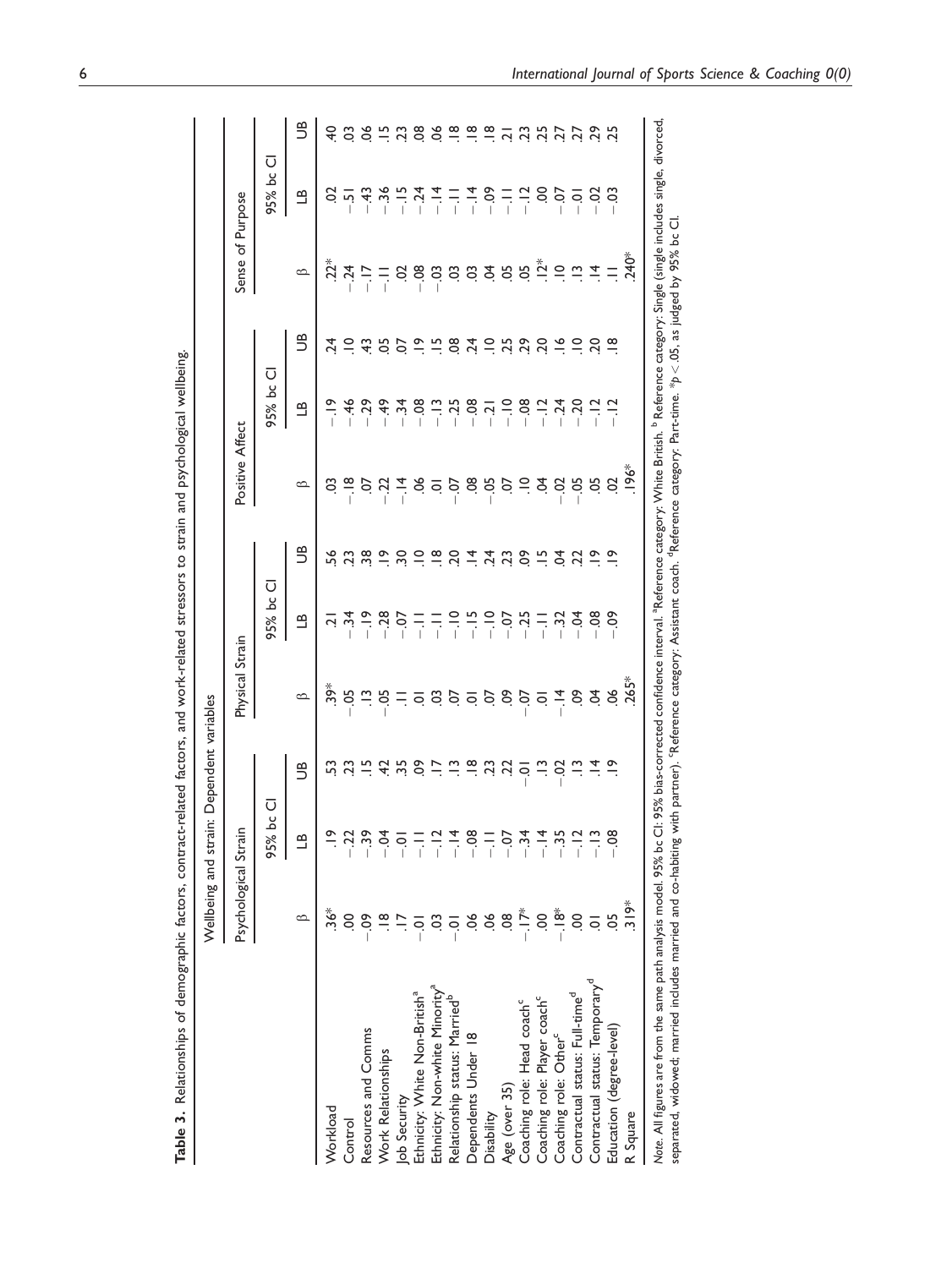work relationships, control, and resources and communication. This cluster of closely related stressors may signify, for these women, experiences of isolation. This is noteworthy because other researchers<sup>26</sup> have highlighted the importance of work relationships for PWB and because effective relationships in sport can facilitate processes (e.g., dyadic coping) that buffer the negative outcomes of stressors.<sup>27</sup> Our findings extend previous research that has shown opportunities for women coaches to build work relationships to be limited,<sup>14</sup> and highlight the need for NGBs to consider ways to optimise work relationships among coaches. This could be achieved via formal mentoring and sponsorship systems.<sup>28</sup> We note that our sample included relatively few coaches who reported a disability  $(n = 16)$ ; future research with this group of coaches will be necessary to further explore how these stressors are experienced and how they can be mitigated.

With reference to associations between job stressors, strain, and PWB, workload stressors were associated with greater physical and psychological strain but also with greater sense of purpose. The first part of this finding is noteworthy when considered alongside documented links between strain and burnout<sup>29</sup> and known associations between burnout and dropout from coaching. $30$  Taken together, these findings may help to explain why women are underrepresented in senior coaching positions.<sup>31</sup> If women coaches do not have a manageable workload and, therefore, cannot achieve a balance between work and personal commitments, they are likely to experience feelings of guilt, $13$ emotional exhaustion,<sup>12</sup> and anxiety.<sup>7</sup> Given that these feelings are not conducive to success at home or at work, it is plausible that workload stressors go some way toward explaining why women may cease to engage with coaching and, thus, not reach senior levels of the profession. This suggestion raises the question of why more men than women do reach senior coaching positions $31$  despite also having commitments both at work and home, and arguably contributing to domestic responsibilities more now than ever before. Some researchers have suggested that the gender differences in dropout from or progression in coaching may be due to sport's society of hegemonic masculinity<sup>32</sup> and or the structural factors of opportunity, power, and proportion that women are particularly susceptible to. $33$ 

The finding of a positive association between workload stressors and sense of purpose (i.e., eudaimonic wellbeing) brings to the fore one reason why women should strive to reach head coaching positions. Despite the apparent presence of increased workload stressors in head coach roles, it is possible based on our findings that an optimal level of workload stressors in head coach roles could enhance eudaimonic wellbeing. Caution must, however, be exercised by head coaches to avoid overload that results in strain and burnout. Indeed, women coaches may be enticed into taking on additional workload in pursuit of an enhanced sense of purpose at work but are at risk of experiencing physical and psychological strain as a result of doing so. To mitigate this risk, NGBs and policy makers should consider interventions that focus directly on optimising coach workload<sup>34</sup> and on educating coaches about both the risks and benefits of workload stressors. Of particular note here is the duty of care that NGBs have for coaches, and the joint responsibility of both organisations and coaches to effectively manage stressors that can be experienced in the workplace. Primary level stress management interventions that aim to adapt the environment to reduce stressors (e.g., via review of working conditions) are primarily the responsibility of NGBs whilst secondary level stress management (e.g., one-to-one sport psychology support) can be driven by coaches themselves. Coaches and employers can also work together to facilitate candid discussions about workload, particularly when an individual is moving up from an assistant to a head coach role. From research and practical perspectives, the findings relating to strain and PWB emphasise the importance of conceptualising these two constructs as distinct but related.

When interpreting the findings of this study, it should be noted that our data offer insight to an underexplored sample (i.e., women coaches working at all levels of the UK workforce) but that the crosssectional study design captured a snapshot of women's experiences. Researchers would do well to address this limitation by using prospective and longitudinal study designs in future research. Qualitative research methods will also be useful to gather more in-depth information and to answer questions about how and why the findings presented here may occur. It is notable, for example, that demographic and contractual factors explain only a small proportion of the variance in job-related stressors  $(6-11\%)$ . As such, qualitative work may be able to identify and explain other factors that influence coaches' experiences. In addition, while our focus on women coaches offers unique insight to an underrepresented group, researchers should consider replicating this study with male coaches to facilitate balanced understanding of the target phenomena.

Our findings identify several groups of coaches (head coaches, "other" coaches, and disabled coaches) who may experience more job stressors in their coaching work. Additionally, the findings discern the importance of workload stressors and their detrimental relationship with psychological and physical strain but helpful relationship with sense of purpose.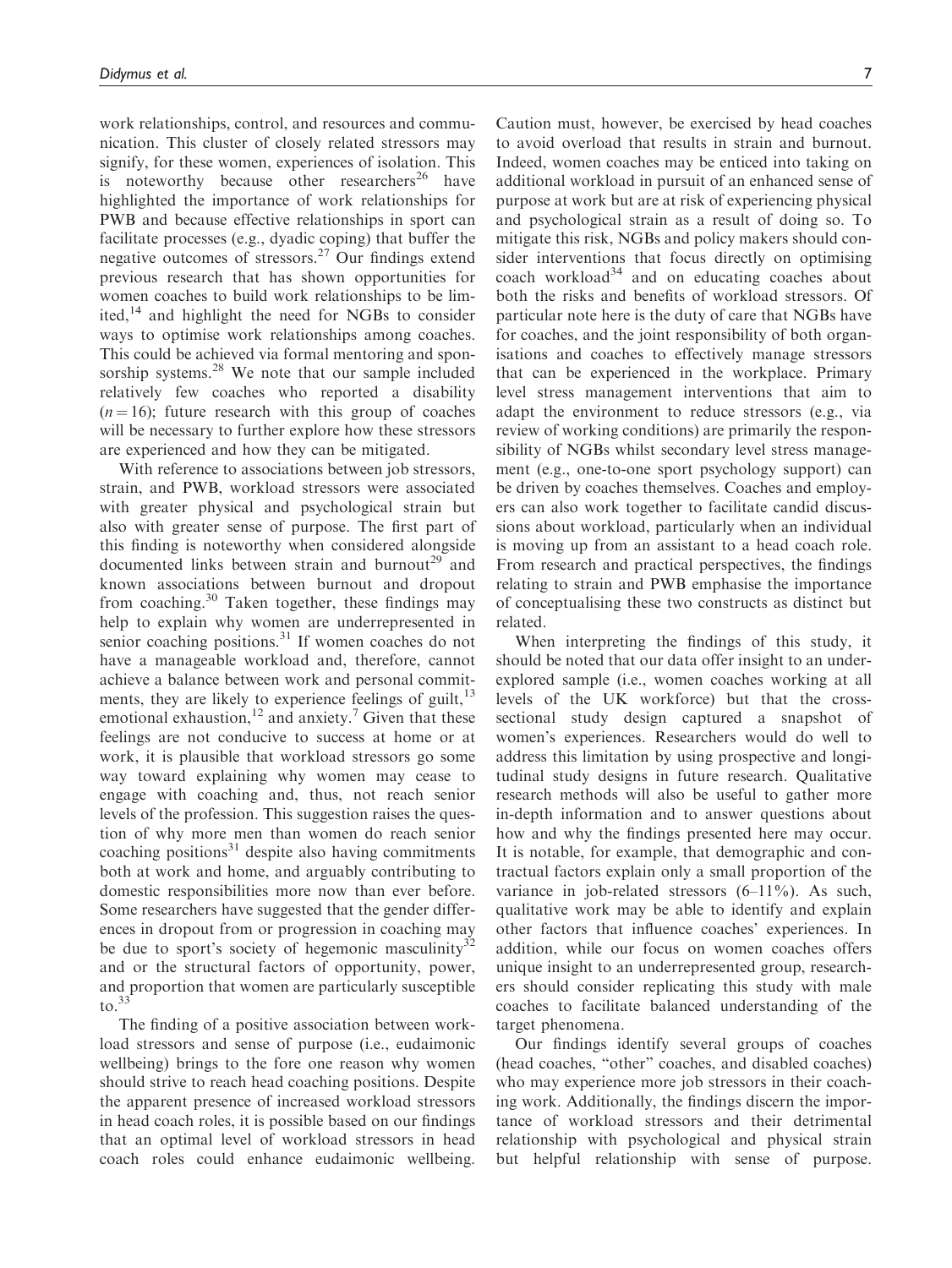Collectively, these findings suggest areas of intervention for NGBs seeking to protect the health and wellbeing of the women coaches within their workforce.

#### Declaration of conflicting interests

The author(s) declared no potential conflicts of interest with respect to the research, authorship, and/or publication of this article.

#### Funding

The author(s) disclosed receipt of the following financial support for the research, authorship, and/or publication of this article: This research was supported by a grant from the Research Cluster Grant Scheme at Leeds Beckett University.

#### ORCID iDs

Faye F Didymus **b** <https://orcid.org/0000-0003-3854-1518> Nicola J Clarke **h**ttps://orcid.org/0000-0002-6378-3255

#### **Notes**

- a. Estimated means and standard deviations from age ranges  $(18-25, 26-35, 36-45, 46-55, 56-64, 65+)$ , years of experience  $(0-2, 3-5, 6-10, 10-15, 15-20, 20+)$ , and hours of coaching per week  $(0-15, 16-30, 31-40, 41+)$ .
- b. Less than 2% of respondents had missing data on the demographic questions or the revised ASSET, and less than 1% of all data were missing.

#### **References**

- 1. Cartwright S and Cooper CL. ASSET: an organizational stress screening tool, the management guide. Manchester: RCL, 2002.
- 2. Robertson I and Cooper C. Well-being: Productivity and happiness at work. Basingstoke: Palgrave Macmillan, 2011.
- 3. Cooper CL, Dewe P and O'Driscoll MP. Organisational stress: a review and critique of theory, research, and application. Thousand Oaks: SAGE, 2001.
- 4. Diener E, Gohm CL, Suh E, et al. Similarity of the relations between marital status and subjective well-being across cultures. J Cross Cult Psychol 2000; 31: 419–436.
- 5. Cooper CL and Marshall J. Understanding executive stress. London: Macmillan, 1978.
- 6. Sang X, Teo STT, Cooper CL, et al. Modelling occupational stress and employee health and wellbeing in a Chinese higher education institution. High Educ Q 2013; 67: 15–39.
- 7. Zeytinogla IU, Seaton MB, Lillevik W, et al. Working in the margins: women's experiences of stress and occupational health problems in part-time and casual retail jobs. Women Health 2005; 41: 87–107.
- 8. Sacker A, Bartley M, Firth D, et al. Dimensions of social inequality in the health of women in England: occupational, material and behavioural pathways. Soc Sci Med 2001; 52: 763–781.
- 9. Bartoll X, Cortes I and Artazcoz L. Full- and part-time work: gender and welfare-type differences in European working conditions, job satisfaction, health status, and psychosocial issues. Scand J Work Environ Health 2014; 40: 370–379.
- 10. Didymus FF. Olympic and international level sports coaches' experiences of stressors, appraisals, and coping. Qual Res Sport Exerc Health 2017; 9: 214–232.
- 11. Norris L, Didymus FF and Kaiseler M. Stressors, coping, and well-being among sports coaches: a systematic review. Psychol Sport Exerc 2017; 33: 93–112.
- 12. Bruening JE and Dixon MA. Work-family conflict in coaching II: managing role conflict. J Sport Manag 2007; 21: 471–496.
- 13. Dixon MA and Bruening JE. Work-family conflict in coaching I: a top-down perspective. J Sport Manag 2007; 21: 377–406.
- 14. Norman L and Rankin-Wright AJ. Surviving rather than thriving: understanding the experiences of women coaches using a theory of gendered social well-being. Int Rev Sociol Sport 2016; 53: 1–27.
- 15. Kubayi A, Coopoo Y and Morris-Eyton H. Work-related constraints in sports coaching: perceptions of South African female coaches. Int J Sports Sci Coach 2017; 12: 103–108.
- 16. Allen JB and Shaw S. Women coaches' perceptions of their sport organizations' social environment: supporting coaches' psychological needs? Sport Psychol 2009; 23: 346–366.
- 17. Faragher EB, Cooper CL and Cartwright S. A shortened stress evaluation tool (ASSET). Stress Health 2004; 20: 189–201.
- 18. Donald I, Taylor P, Johnson S, et al. Work environments, stress, and productivity: an examination using ASSET. Int J Stress Manag 2005; 12: 409–423.
- 19. Sonnentag S. Dynamics of wellbeing. Annu Rev Organ Psychol Organ Behav 2015; 2: 261–293.
- 20. Steptoe A. Happiness and health. Annu Rev Public Health 2019; 40: 339–359.
- 21. Kline RB. Principles and practice of structural equation modeling. 3rd ed. New York: Guildford Press, 2011.
- 22. Muthén LK and Muthén BO. MPlus user's guide. 7th ed. Los Angeles: Muthén & Muthén, 1998. 2015.
- 23. Enders CK. Applied missing data analysis. New York: Guildford Press, 2010.
- 24. Field A. Discovering statistics using IBM SPSS statistics. 4th ed. London: SAGE, 2013.
- 25. Didymus FF and Fletcher D. Effects of a cognitivebehavioral intervention on field hockey players' appraisals of organizational stressors. Psychol Sport Exerc 2017; 30: 173–185.
- 26. Bellman S, Forster N, Still L, et al. Gender differences in the use of social support as a moderator of occupational stress. Stress Health 2003; 19: 45–58.
- 27. Staff HR, Didymus FF and Backhouse SH. Coping rarely takes place in a social vacuum: exploring antecedents and outcomes of dyadic coping in coachathlete relationships. Psychol Sport Exerc 2017; 30: 91–100.